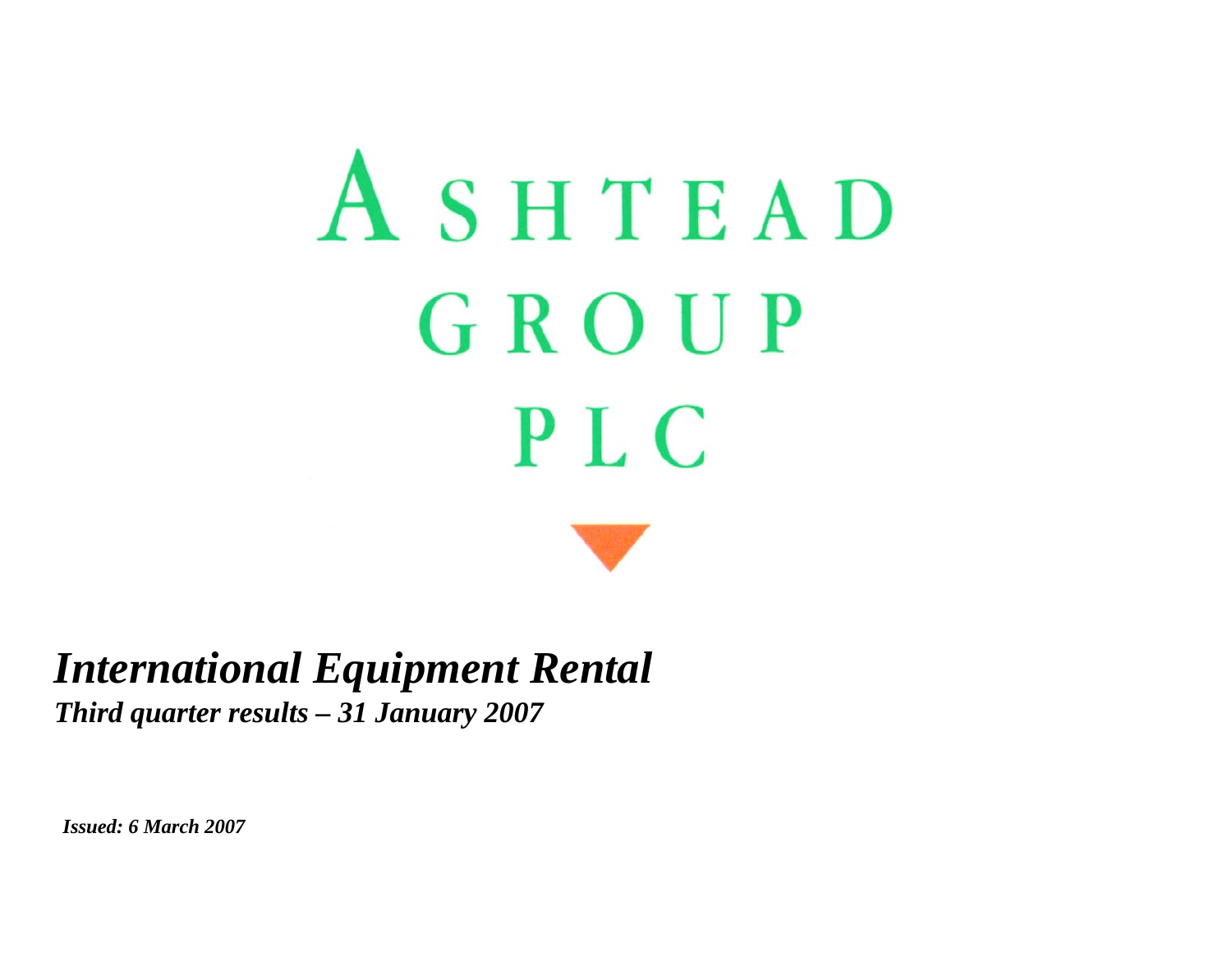# Financial review



# Ian Robson - Finance Director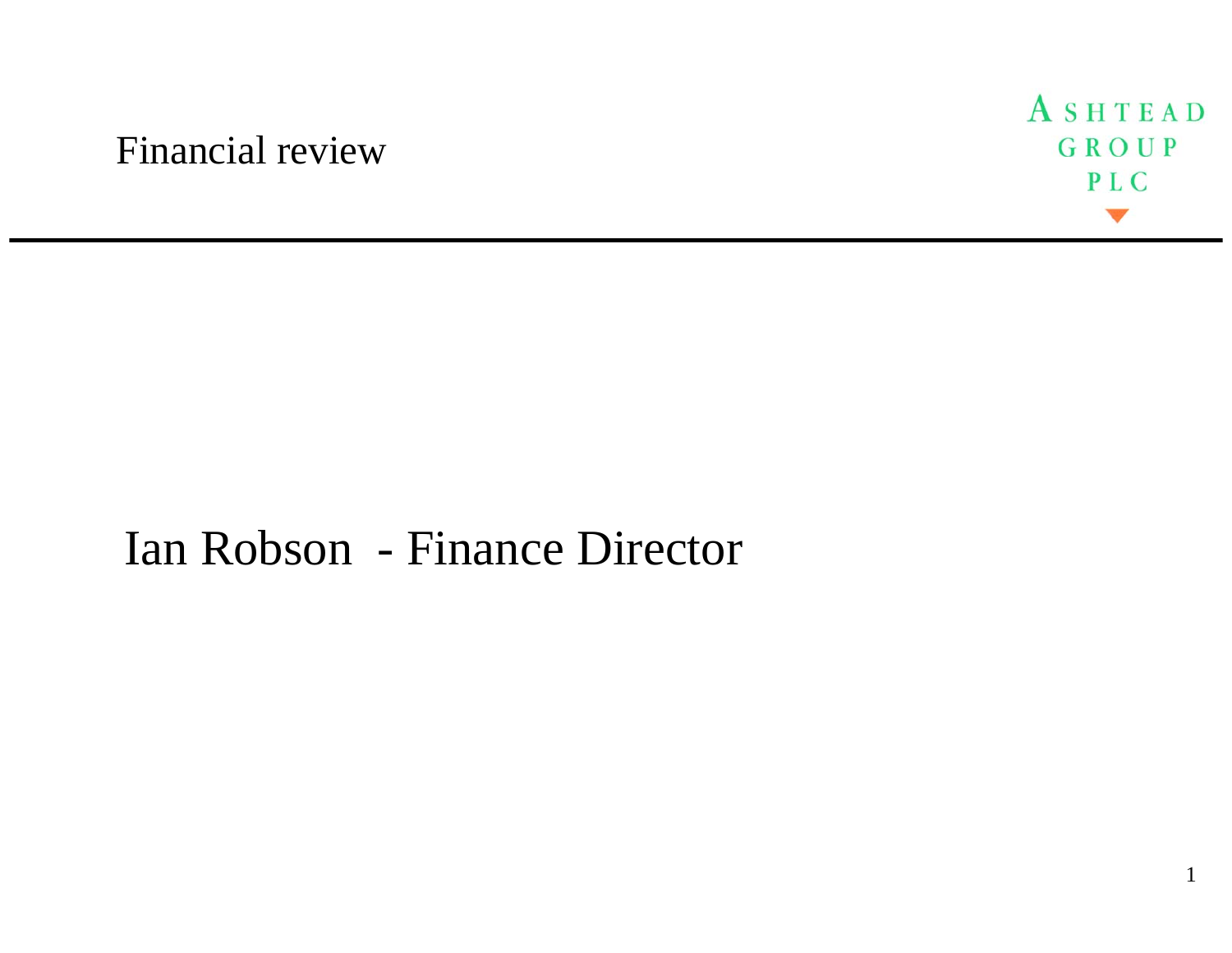# Third quarter summary

|                   |                                              |                       |                       |                    | Growth               |
|-------------------|----------------------------------------------|-----------------------|-----------------------|--------------------|----------------------|
|                   |                                              | 2007<br>$\pounds$ m   | 2006<br>$\pounds$ m   | At actual<br>rates | At constant<br>rates |
| Revenues          | - As published<br>- NationsRent              | 240.0                 | 162.5<br>82.6         | $+48%$             | $+59%$               |
|                   | - Pro-forma                                  | 240.0                 | <u>245.1</u>          | $-2\%$             | $+6\%$               |
| <b>EBITDA</b>     | - As published<br>- NationsRent              | 76.5                  | 53.9<br><u>12.1</u>   | $+42%$             | $+55%$               |
|                   | - Pro-forma                                  | 76.5                  | <u>66.0</u>           | $+16%$             | $+27%$               |
| Operating profit  | - As published<br>- NationsRent              | 32.1                  | 24.1<br>(3.9)         | $+33%$             | $+49%$               |
|                   | - Pro-forma                                  | 32.1                  | 20.2                  | $+59%$             | $+80%$               |
| Profit before tax | - As published                               | <u>11.3</u>           | <u>12.8</u>           | $-11%$             | $+6\%$               |
| RoI               | - including goodwill<br>- excluding goodwill | 13.2%<br><u>16.5%</u> | 13.8%<br><u>16.9%</u> |                    |                      |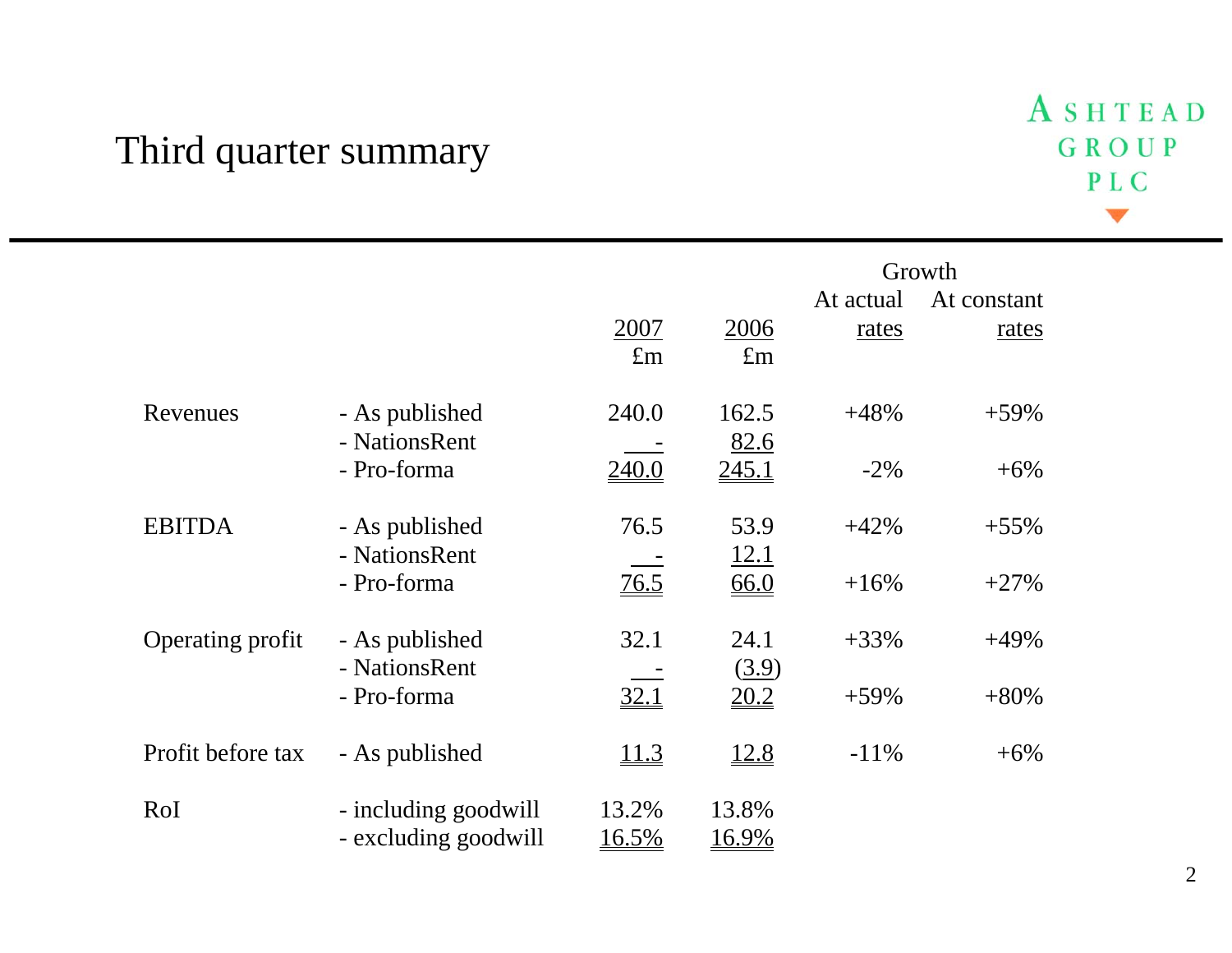| <b>Exceptional items</b>                                       |                          | SHTEAD<br>GROUP<br>PLC     |
|----------------------------------------------------------------|--------------------------|----------------------------|
|                                                                | <u>Q3</u><br>$\pounds$ m | $\cdot$ [D]<br>$\pounds$ m |
| Debt redemption costs paid at closing                          | (0.3)                    | 42.0                       |
| Non-cash financing costs                                       | (0.1)                    | 25.9                       |
| Cash costs – principally redundancies $\&$ rebranding          | 5.8                      | 19.7                       |
| Amortisation of intangibles, principally the Nations Rent name | <u>3.8</u>               | <u>6.6</u>                 |
|                                                                | $\underline{9.2}$        | <u>94.2</u>                |

- Cash costs relate to employee retention and severance costs and to rebranding the acquired stores and fleet
- Second half NationsRent cash exceptionals expected to total c£15m with no further charges thereafter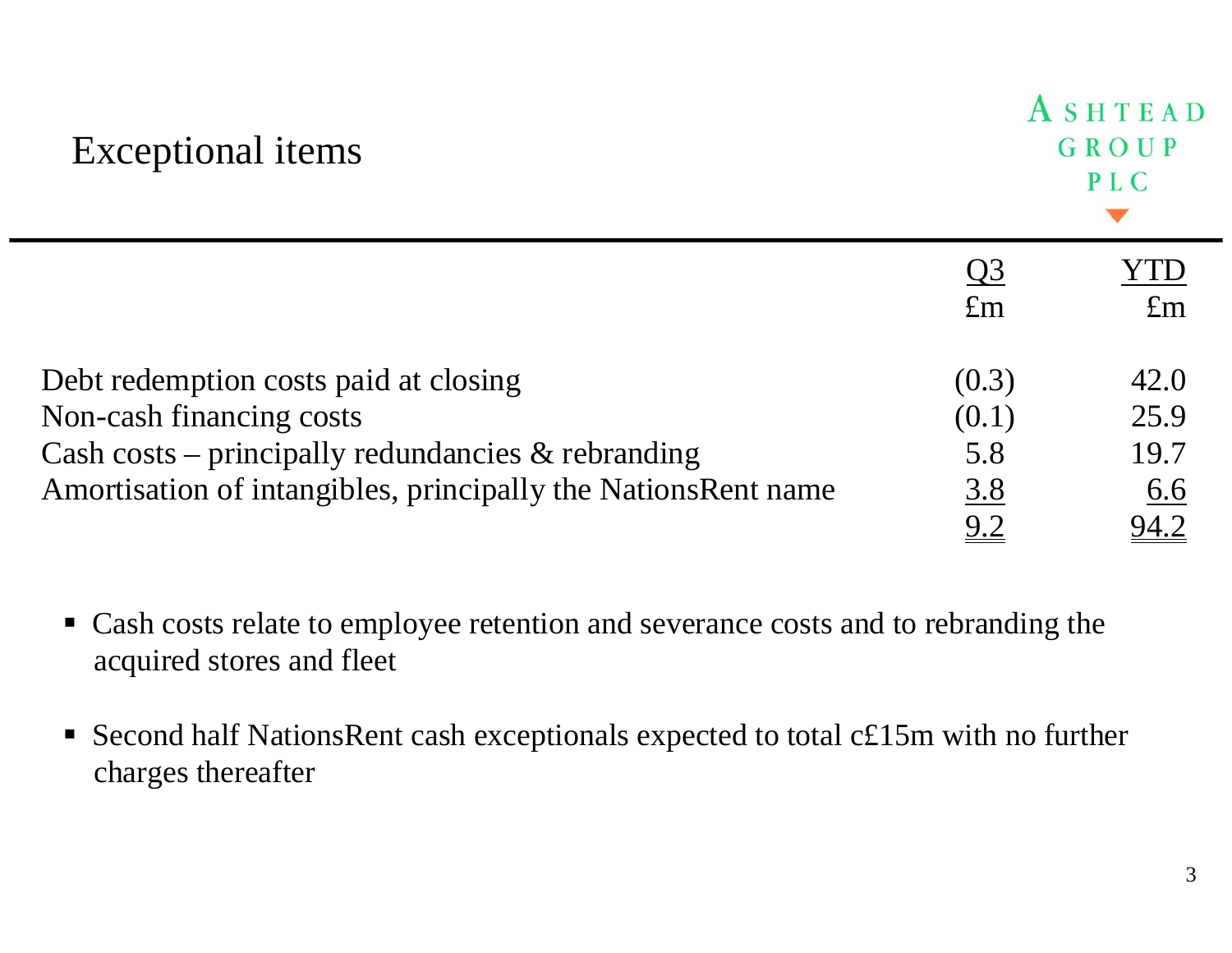- $\blacksquare$  Q3 capital expenditure of £44m (2006 - £42m) brings YTD spend to £236m (£173m).
- $\blacksquare$  The NationsRent fleet reconfiguration plan announced in Q2 is on track and will drive higher than usual fleet expenditure in Q4
- $\blacksquare$ Full year capex of £375m gross (£275m net) expected as previously announced
- $\blacksquare$  Capital expenditure will reduce significantly after April 2007 because:
	- investment to reduce fleet age will be substantially complete
	- – the NationsRent fleet will carry the desired proportion of high, medium and low RoI items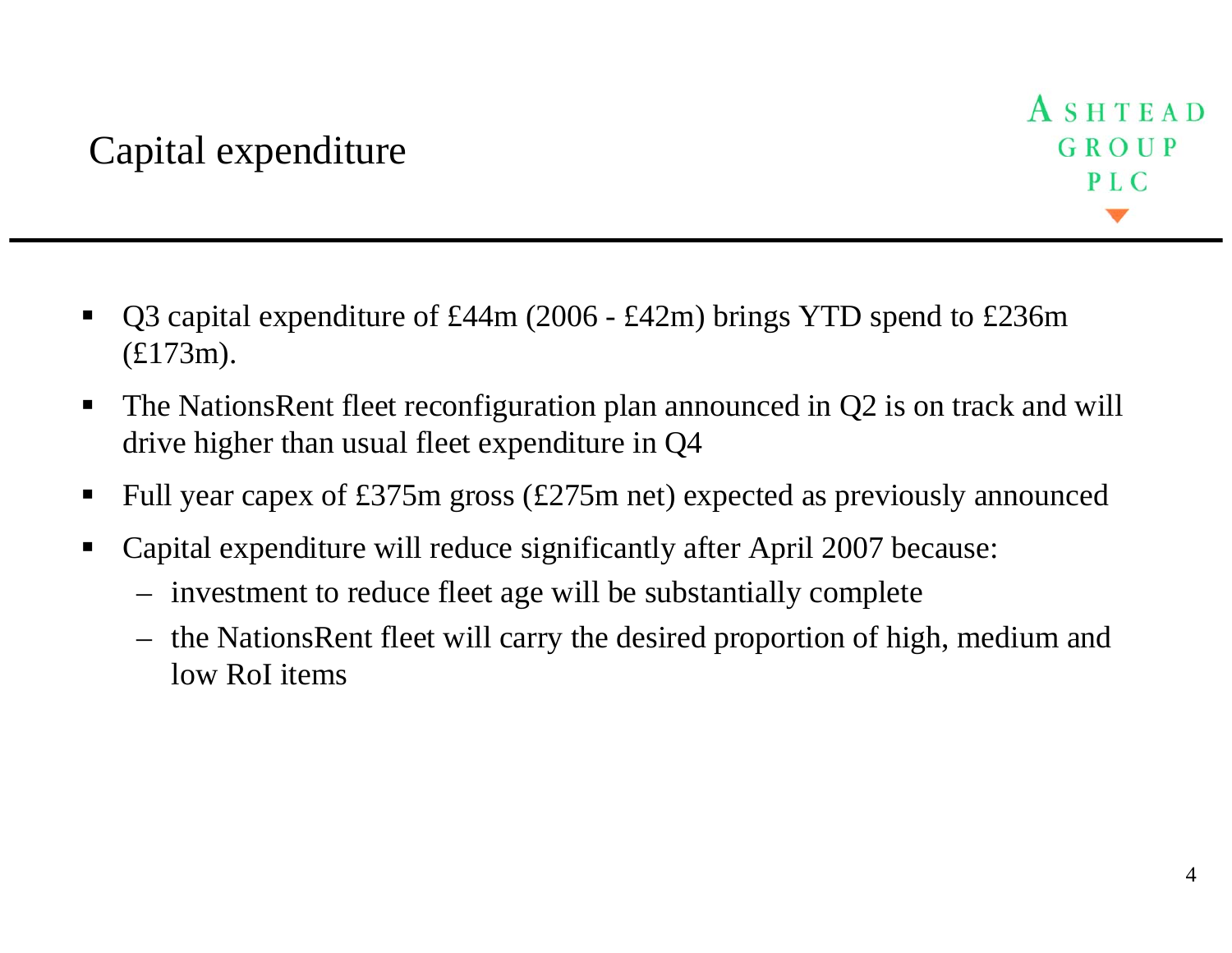# Operational review



# Geoff Drabble - Chief Executive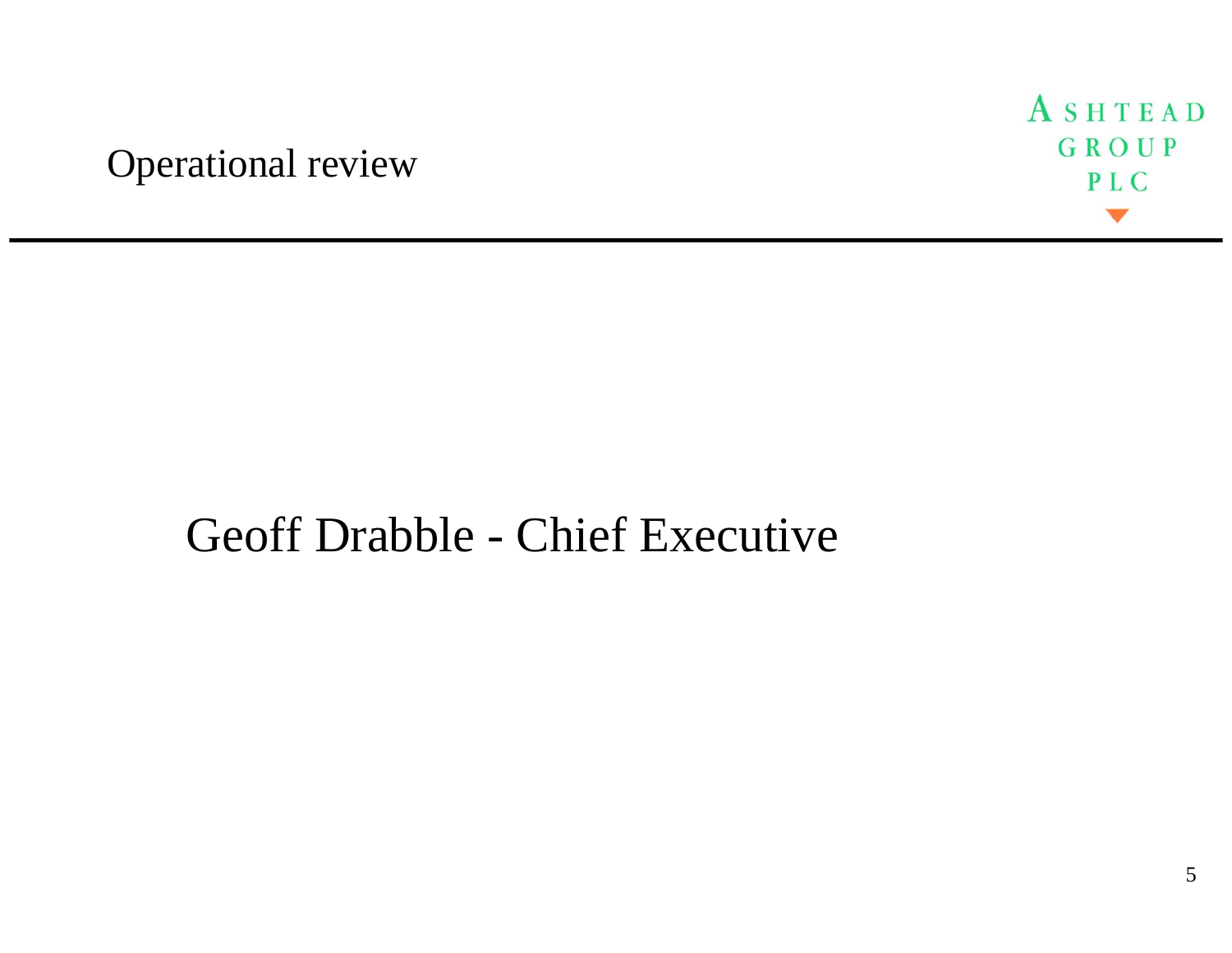# Sunbelt – revenues

|                    | 2007             | 2006             | Growth | 2007        | 2006        | Growth  |
|--------------------|------------------|------------------|--------|-------------|-------------|---------|
|                    | $\mathbb{S}_{m}$ | $\mathbb{S}_{m}$ |        | $\pounds$ m | $\pounds$ m |         |
| Revenue            |                  |                  |        |             |             |         |
| As published       |                  | 361.5 209.2      | $+73%$ | 186.8       | 119.5       | $+56\%$ |
| <b>NationsRent</b> | $\blacksquare$   | 144.5            |        |             | 82.6        |         |
| Pro-forma          | 361.5            | 353.7            | $2\%$  | 86.8        |             | $-8\%$  |

Overall market conditions remain good

 External data supported by own experiences of customer and PC manager confidence and continued strength in used equipment markets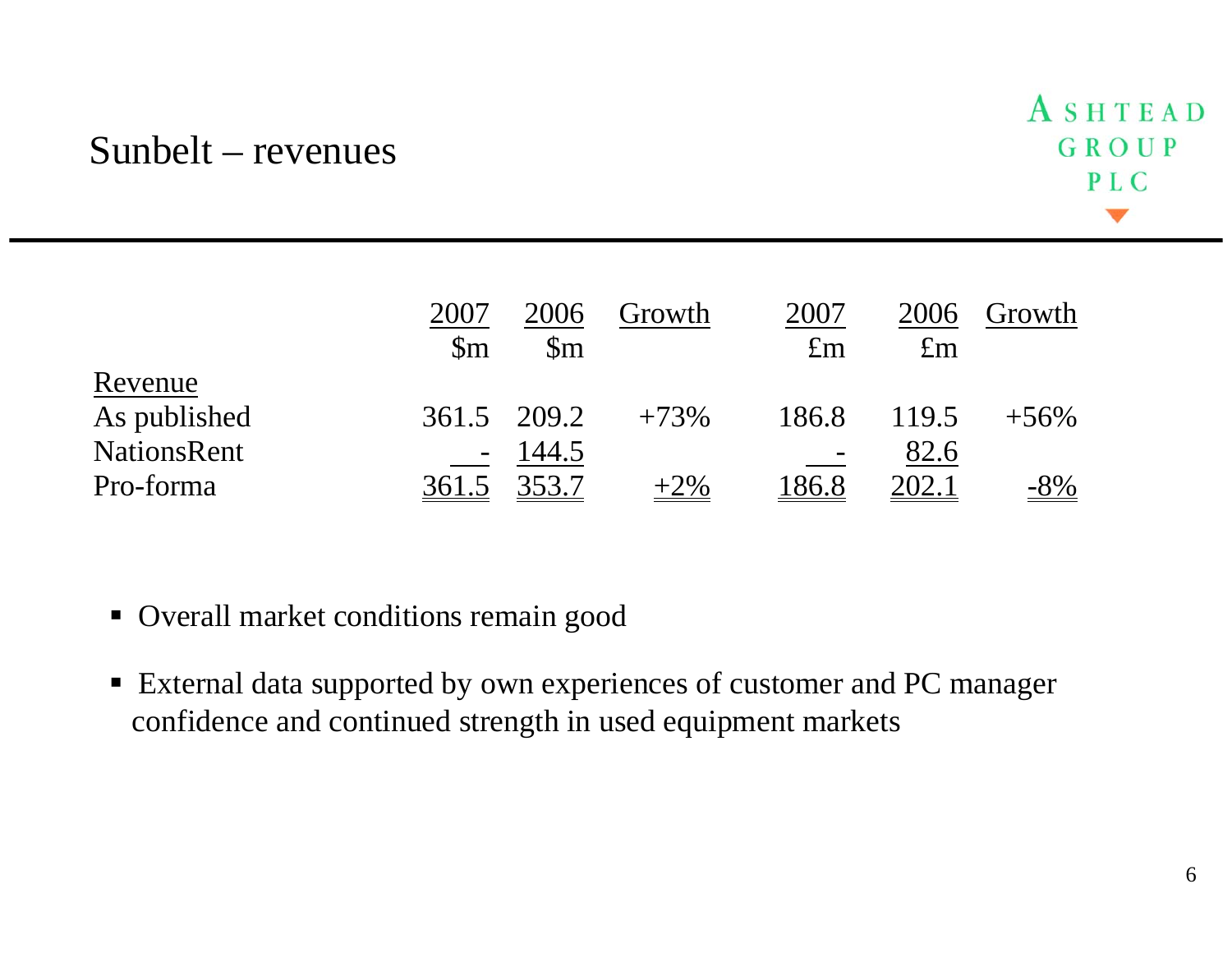## Sunbelt **–** revenues in detail

| $\blacksquare$ | Revenue by type:                            | 2007             | 2006             |        |
|----------------|---------------------------------------------|------------------|------------------|--------|
|                |                                             | $\mathbb{S}_{m}$ | $\mathbb{S}_{m}$ |        |
|                | Rental & rental related                     | 333              | 320              | $+4\%$ |
|                | Sales of new equipment, parts & merchandise | <u>29</u>        | <u>34</u>        | $-15%$ |
|                |                                             | 362              | 354              | $+2\%$ |
|                |                                             |                  |                  |        |
| $\blacksquare$ | Rental & rental related:                    | 2007             | 2006             |        |
|                |                                             | $\mathbb{S}_{m}$ | $\mathbb{S}_{m}$ |        |
|                | Hurricane impacted states                   | 79               | 82               | $-4\%$ |
|                | Rest of US                                  | 254              | 238              | $+7\%$ |
|                | Total combined revenues                     | 333              | 320              | $+4\%$ |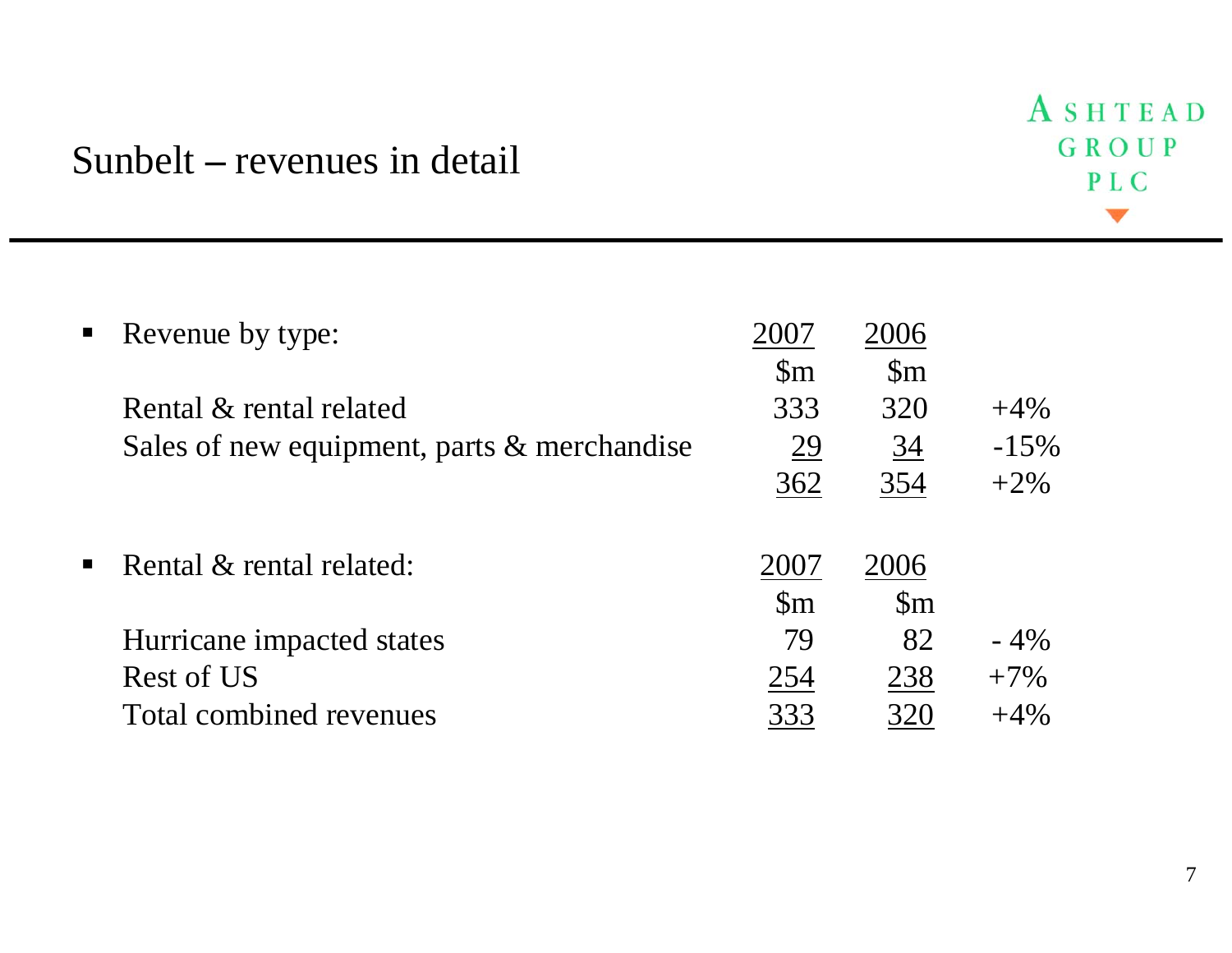A **SHTEAD** Sunbelt - Time utilisation reflects inclusion of NationsRent GROUP Greater range of performance by region in winter PL<sub>C</sub> -

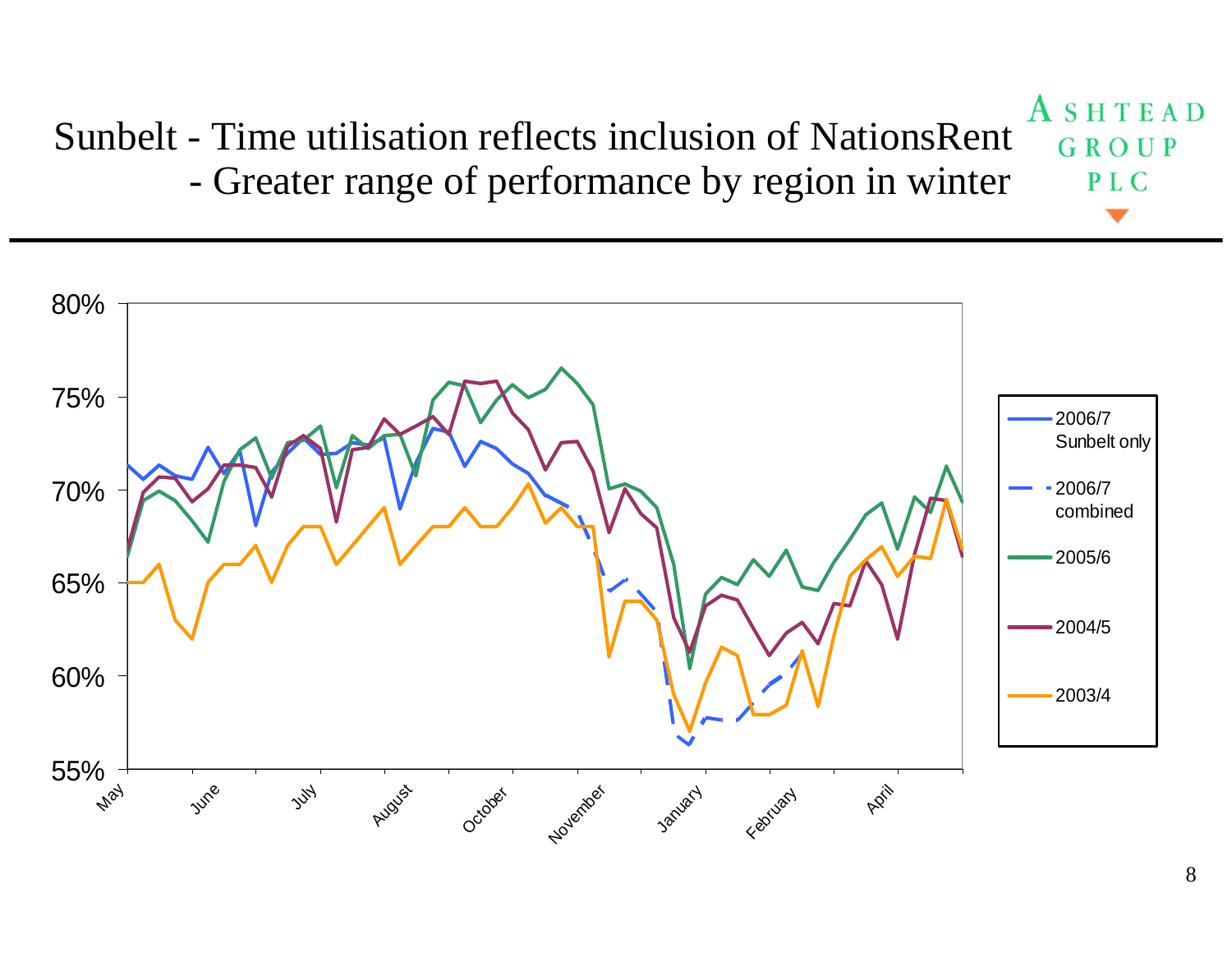# Sunbelt – profits

|                          | 2007<br>$\mathfrak{S}_{m}$ | 2006<br>$\mathbb{S}_{m}$ | Growth | 2007<br>$\pounds$ m | 2006<br>$\pounds$ m | Growth  |
|--------------------------|----------------------------|--------------------------|--------|---------------------|---------------------|---------|
| <b>Operating profit</b>  |                            |                          |        |                     |                     |         |
| As published             | 58.1                       | 41.8                     | $+39%$ | 29.8                | 23.9                | $+24\%$ |
| <b>NationsRent</b>       |                            | (7.3)                    |        |                     | (3.9)               |         |
| Pro-forma                | 58.1                       | 34.5                     |        | <u>29.8</u>         | <u>20.0</u>         |         |
|                          |                            |                          |        |                     |                     |         |
| <b>Operating margins</b> | 6.1%                       |                          |        |                     |                     |         |

- $\blacksquare$ Integration savings flowing fully from January 2007
- $\blacksquare$ Margin improvement driven by greater focus on rental revenues and rates
- $\overline{\phantom{a}}$ First improvements in dollar utilisation seen in non-hurricane affected states
- $\blacksquare$ Sound basis from which to realise further growth from improved dollar utilisation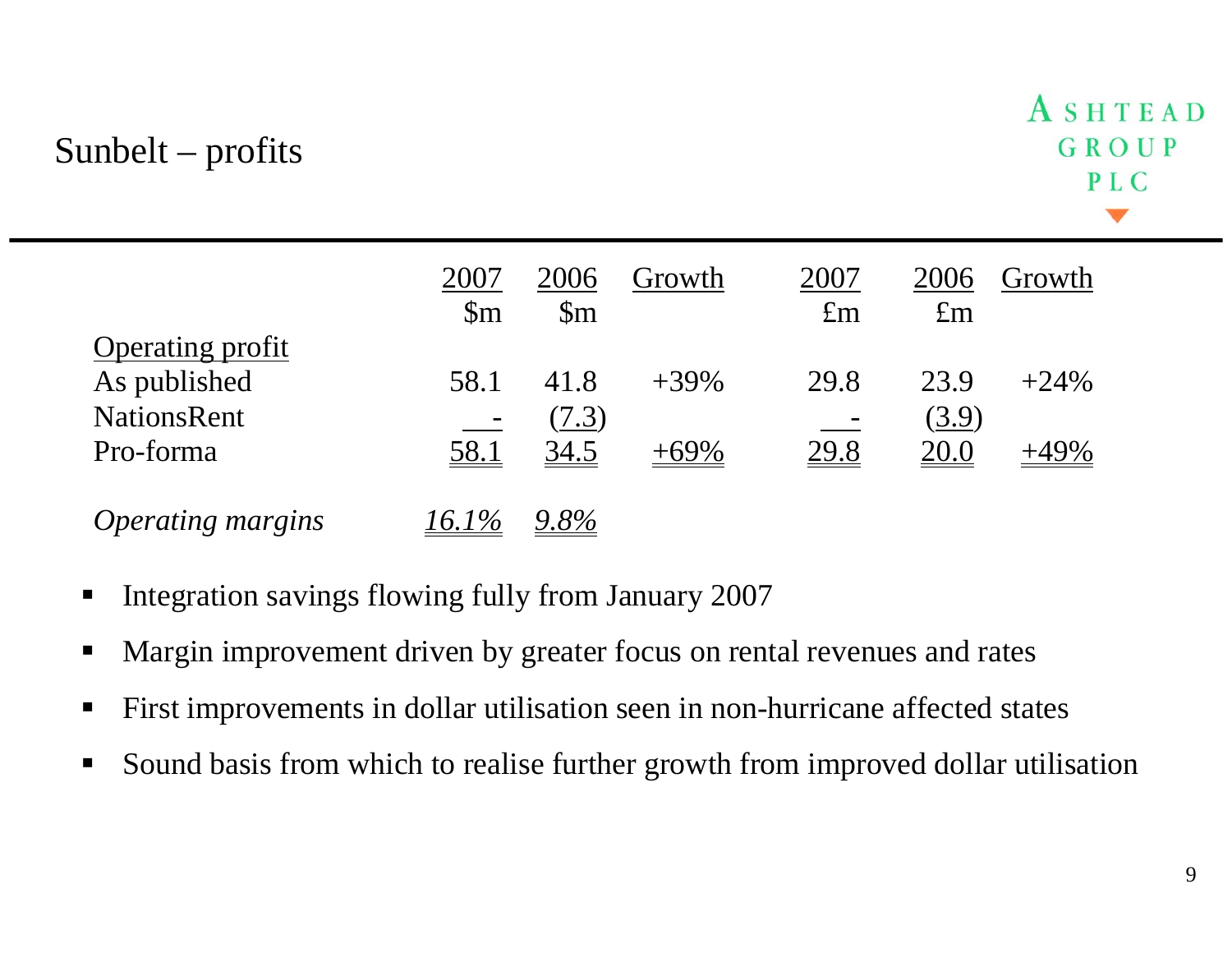ASHTEAD GROUP  $P<sub>L</sub> C$ 

- $\blacksquare$  Q3 accomplishments:
	- Final withdrawal from former NationsRent head office concluded
	- –Staff in Charlotte relocated to single new office
	- –Committed cost savings fully delivered in January exit rate
- Next phase remains closing the dollar utilisation gap:
	- –Fleet reconfiguration underway
	- –First improvement achieved in Q3 outside the hurricane states
- $\blacksquare$ Combined management team operating effectively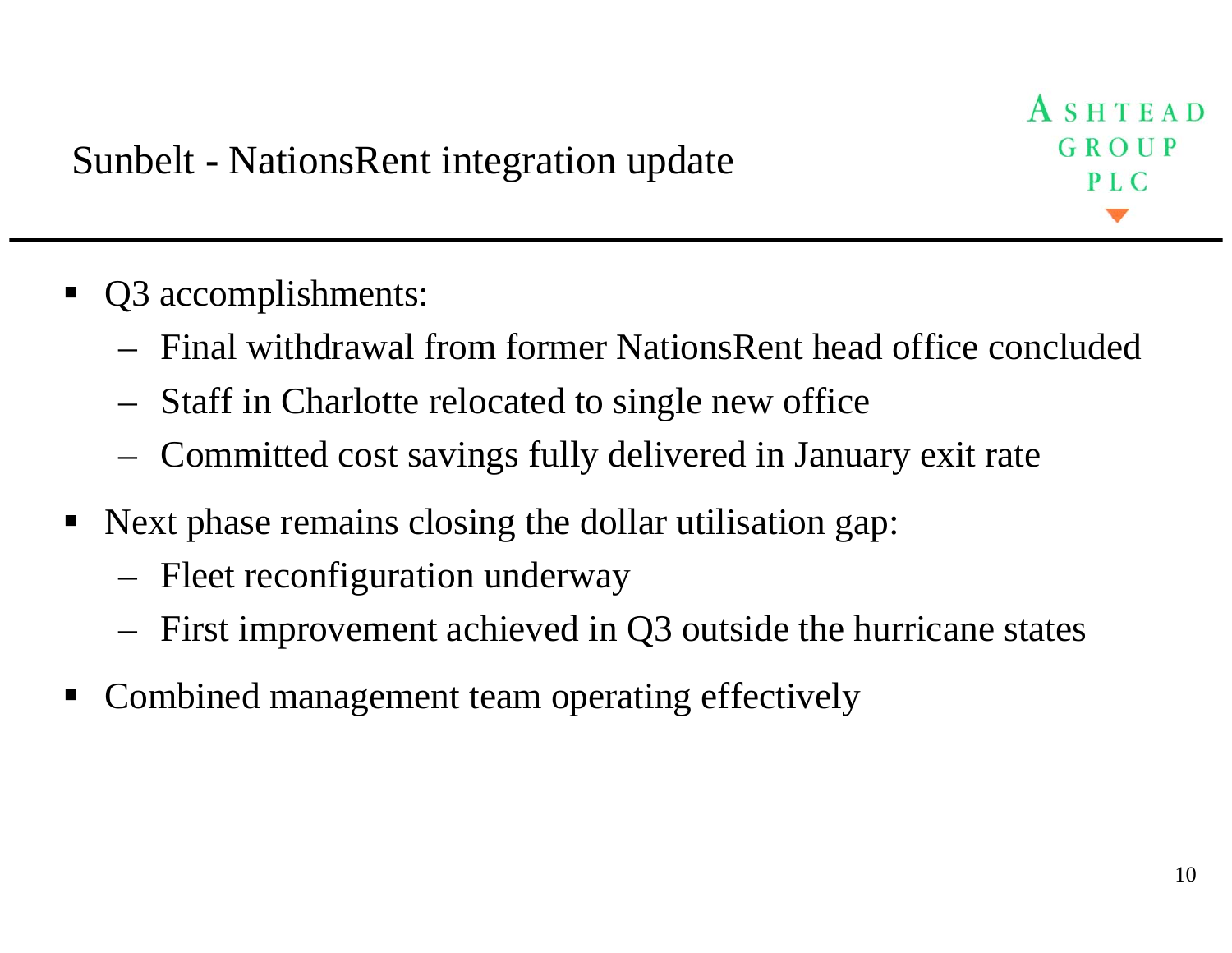#### A-Plant – revenues



|         | 2007<br>$\pounds$ m | $\pounds$ m | 2006 Growth |
|---------|---------------------|-------------|-------------|
| Revenue |                     | 39.2        |             |

- Q3 Same store revenue growth (excluding Lux) was approx. 11%
- Continued gains in market share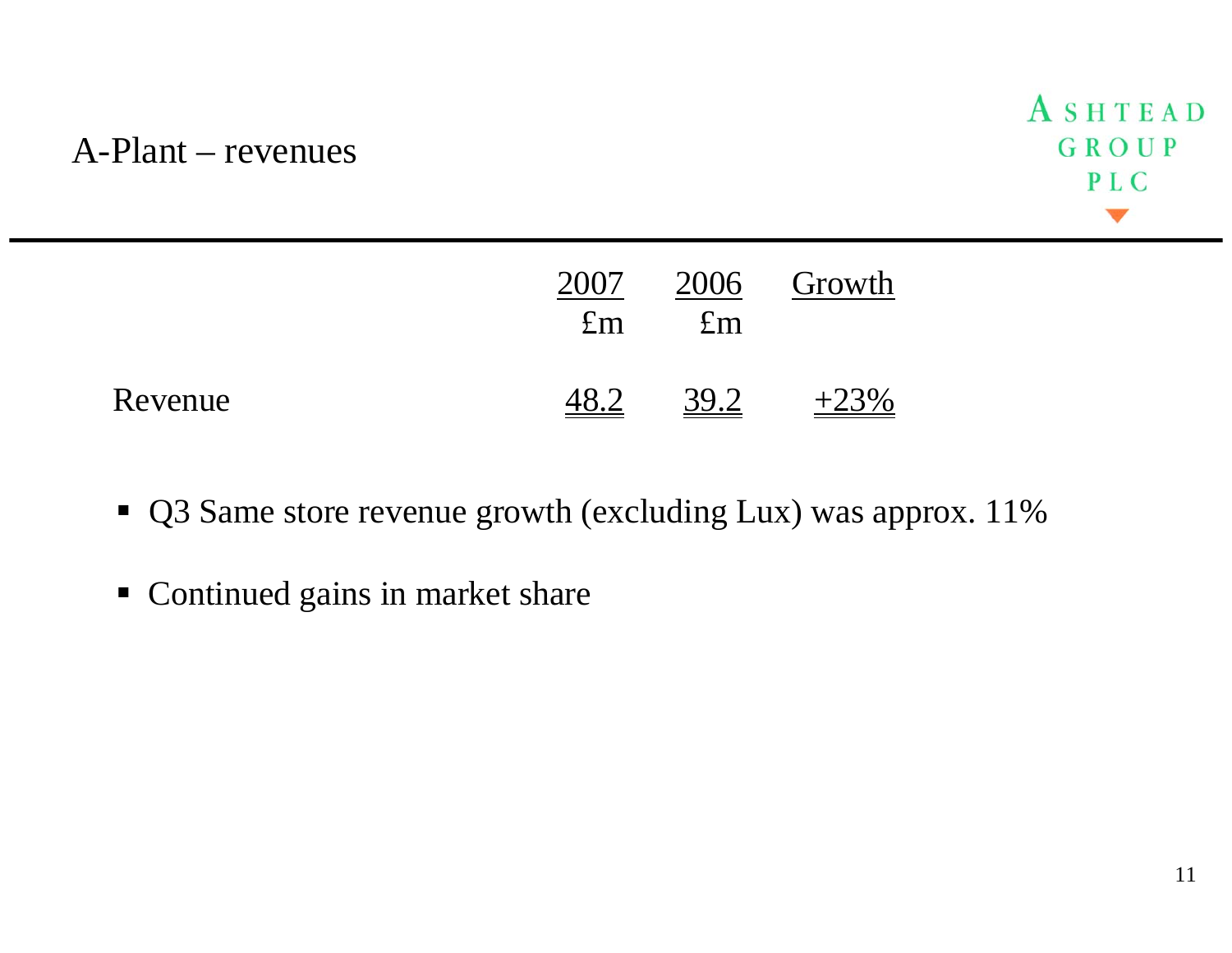ASHTEAD GROUP PLC

## A-Plant – time utilisation

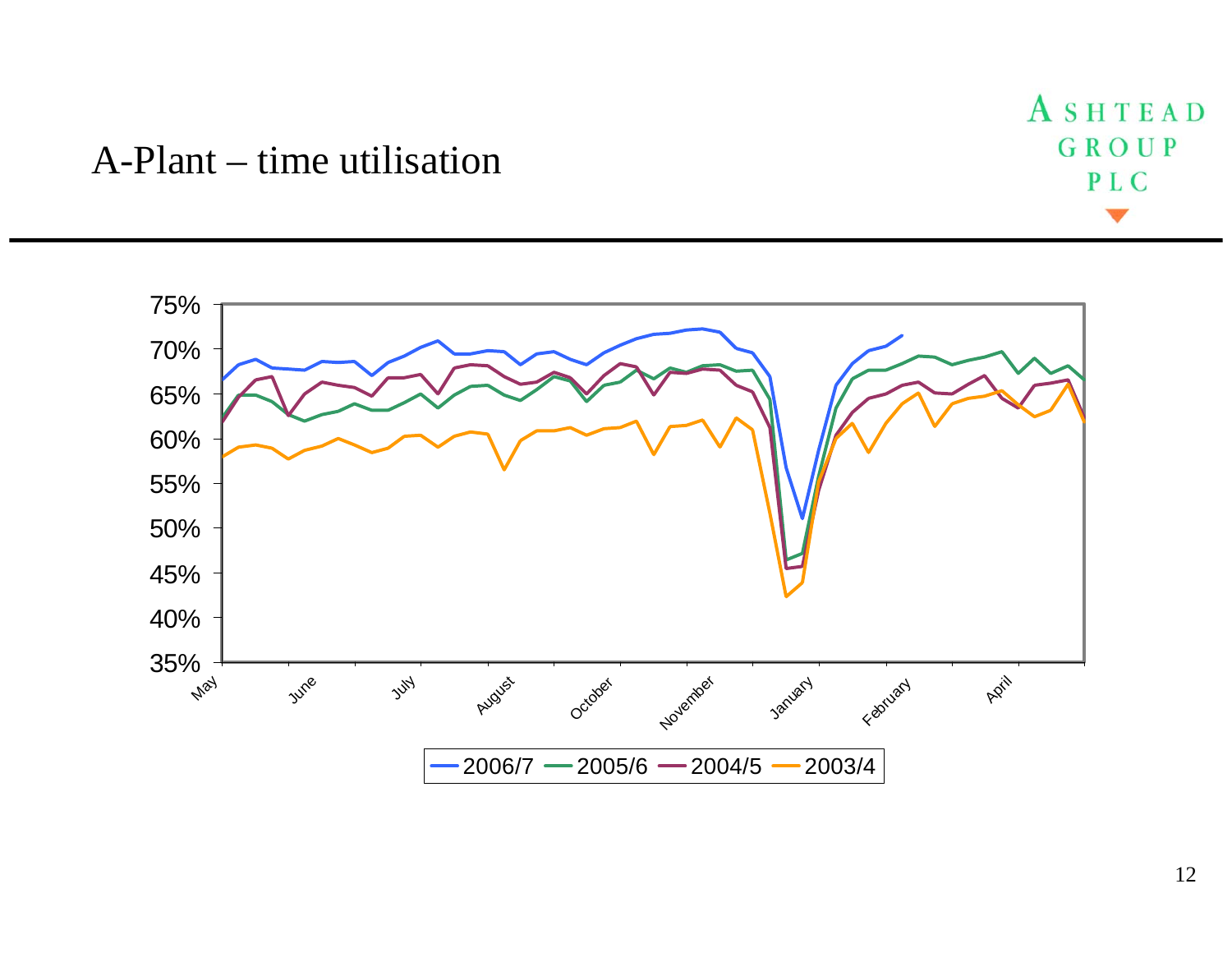# A-Plant – profits



|                          | £m  | 2006<br>£m | Growth |
|--------------------------|-----|------------|--------|
| <b>Operating profit</b>  | 3.1 | 1.0        | $+19$  |
| <b>Operating margins</b> |     | $6\%$      |        |

- п The good revenue growth drives profits from £1.0m in 2006 to £3.1m
- П Given high physical utilisation progress must now turn to rates
- $\blacksquare$ LTM return on investment now matches pre-tax cost of capital at approx. 9%
- П Plan in place for further improvement in RoI into double digits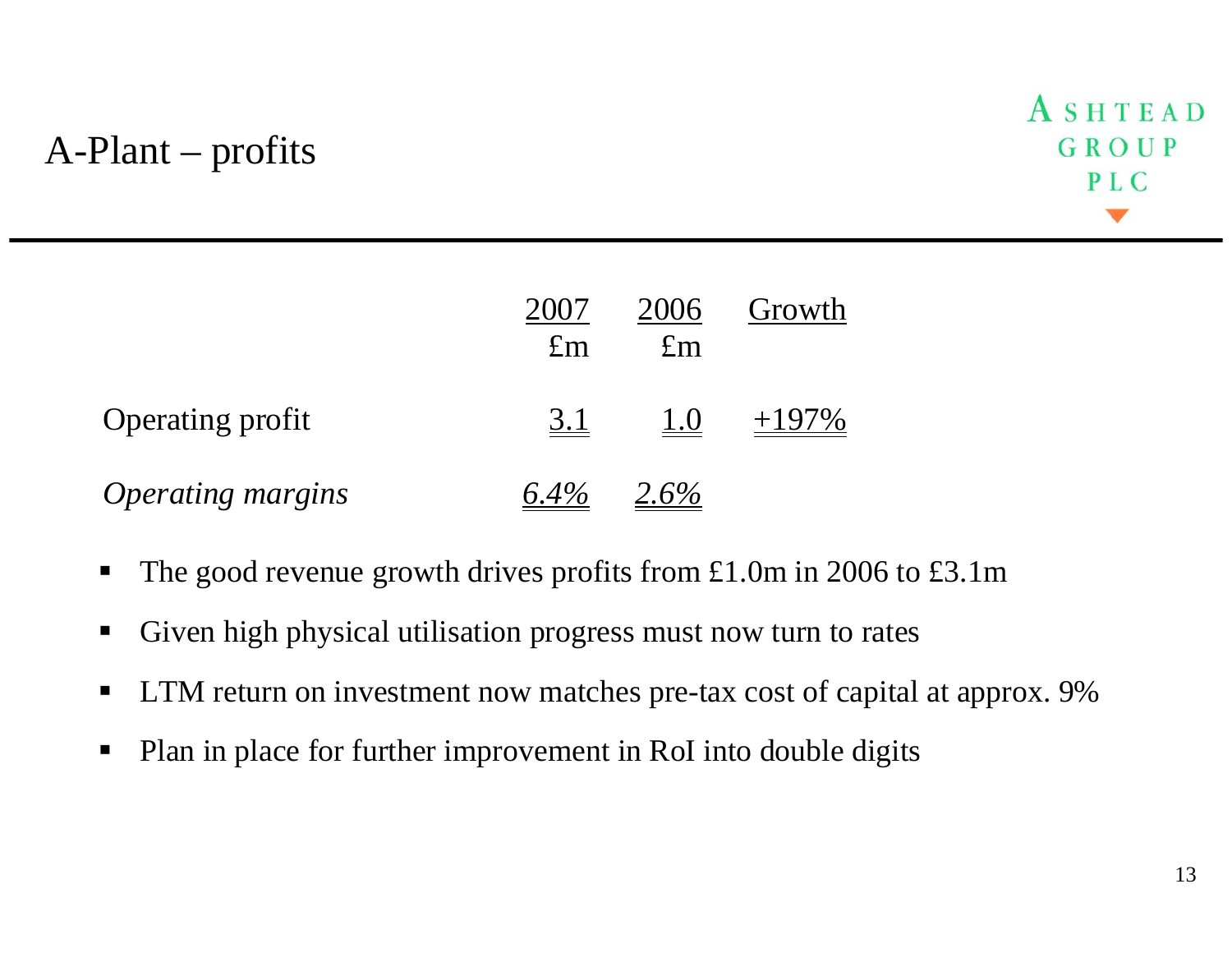- Market conditions in all three divisions remain good
- ٠ NationsRent integration on track:
	- Cost savings flowing fully from January
	- Fleet reconfiguration underway
	- – First indicators of \$ utilisation improvement in non-hurricane related states
- ٠ A-Plant and Technology continue to deliver
- Anticipation of a satisfactory conclusion to the year, despite the adverse translation effects of the weak US dollar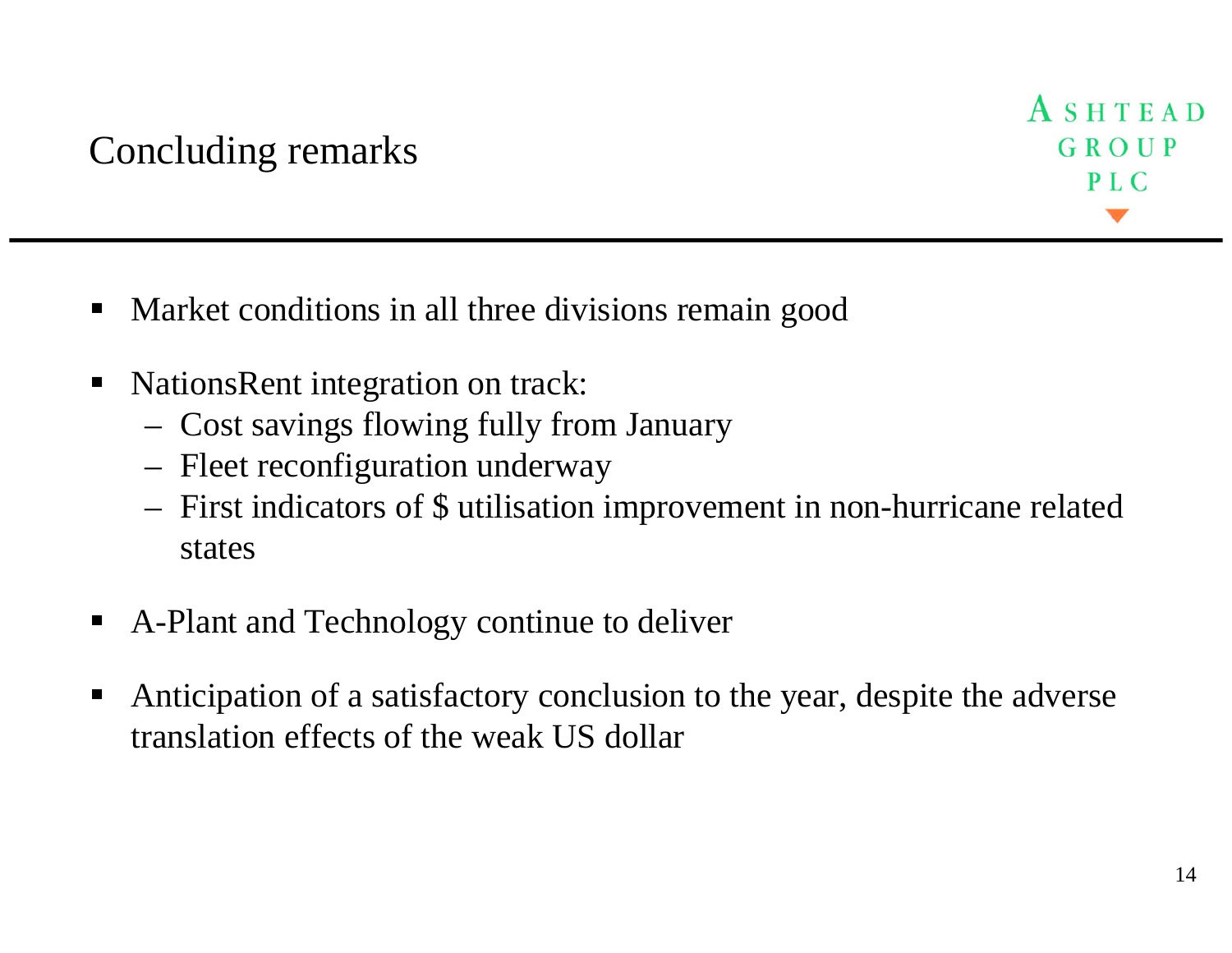ASHTEAD GROUP PLC

# Additional information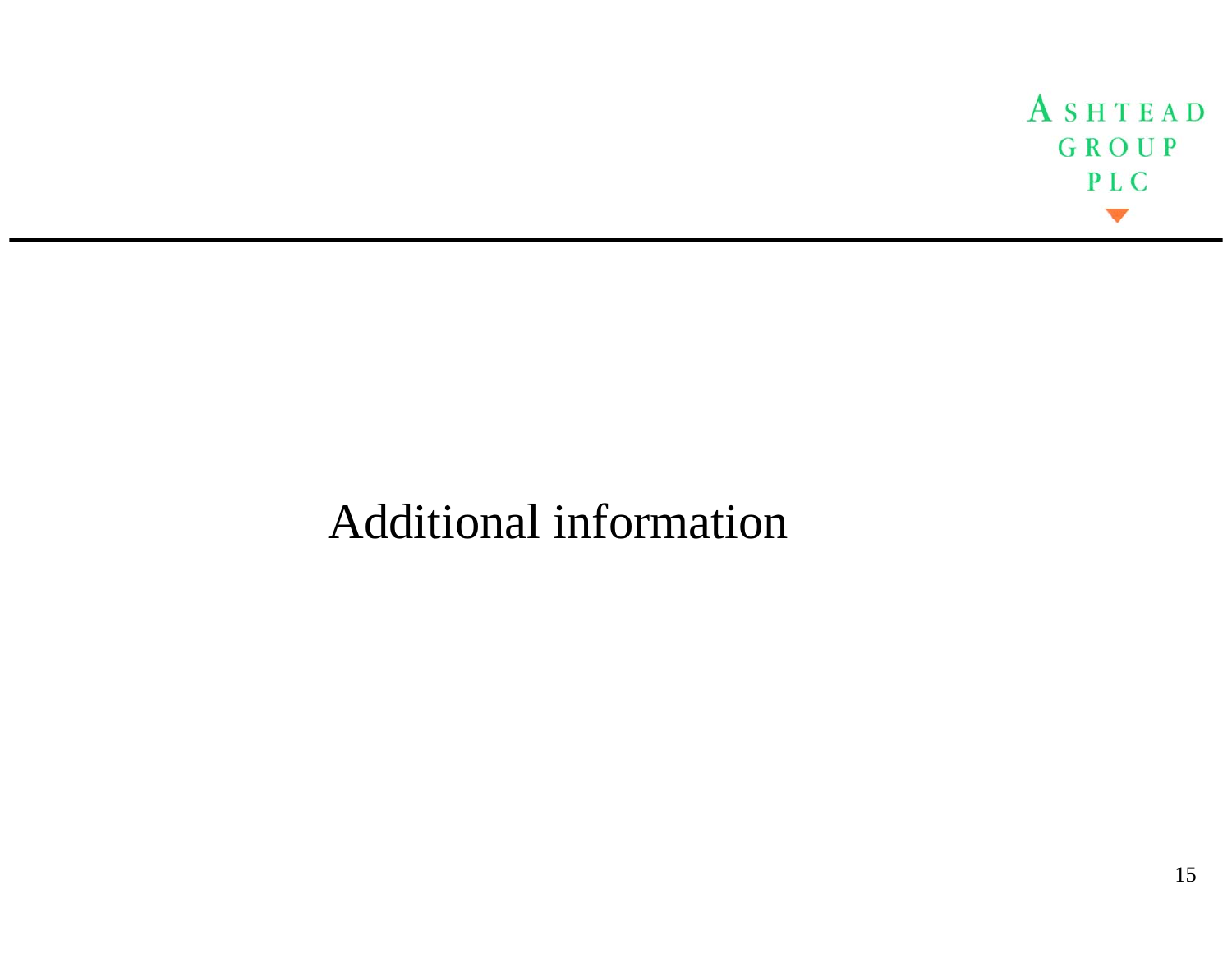#### Presentation of information

Underlying profit before taxation and earnings per share are stated before exceptional items, amortisation of acquired intangibles and non-cash fair value remeasurements related to embedded derivatives in long term debt.

Percentage measurements relating to the Group's sterling revenues and profits in this presentation are shown at constant rates of exchange in order to show the impact of underlying performance on the consolidated results

#### Return on investment

RoI is defined as last twelve months' underlying operating profit divided by the average net tangible assets employed, with the average computed using the figures from each of the five quarter ends included in the last twelve month period. Net tangible assets employed exclude net debt, deferred tax and embedded derivatives. RoI including goodwill includes both goodwill and intangible assets in the calculation.

#### Utilisation

Utilisation is a time based measure. Sunbelt computes utilisation as the value of major (cost over \$7,500) serialised equipment on rent as a percentage of the total value of major equipment in the fleet at the measurement date. A-Plant computes utilisation across all serialised equipment.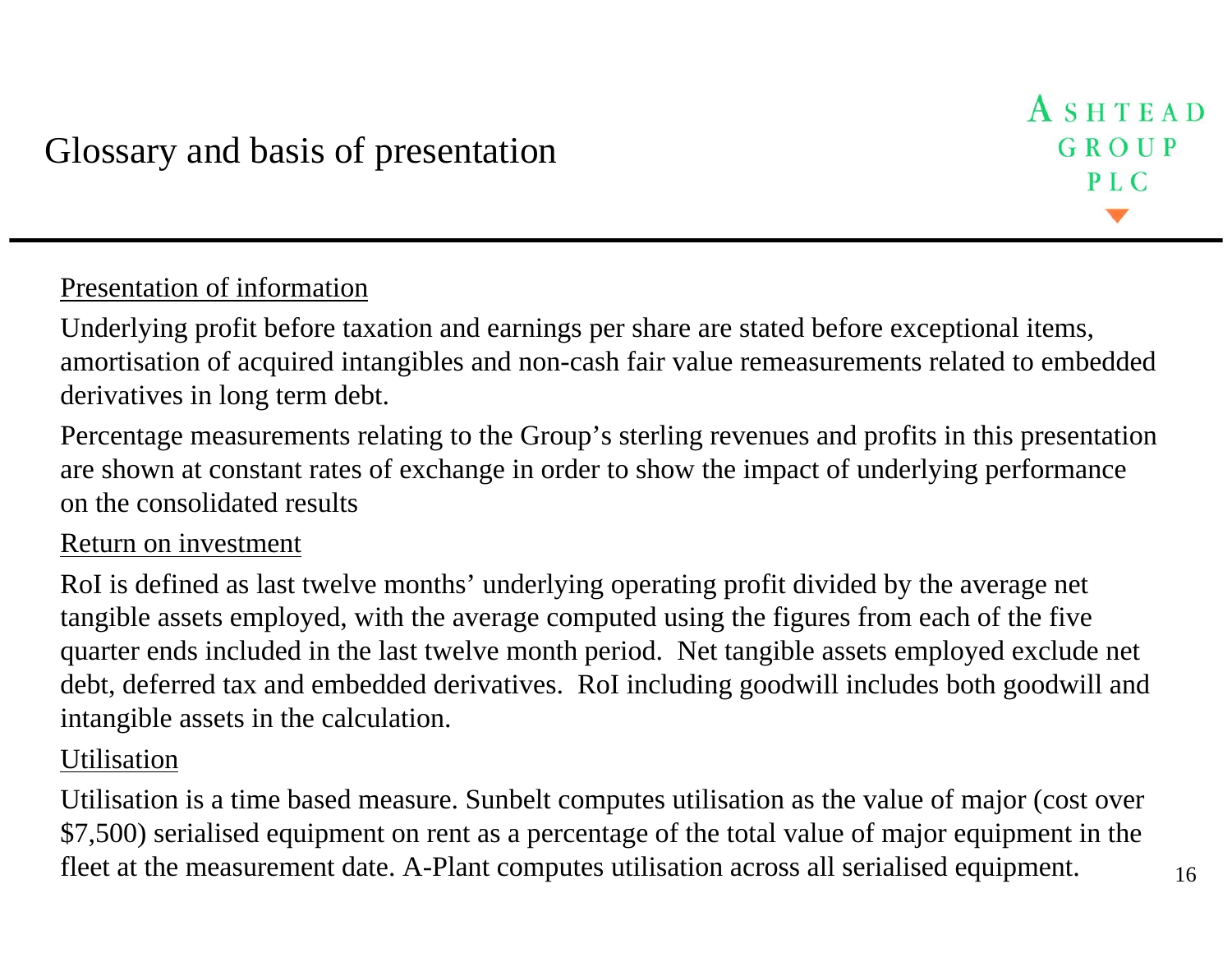# Q3 divisional performance

|                              | Revenue      |             |          |                  | <b>EBITDA</b> |           |              | Underlying<br><u>profit</u> |            |
|------------------------------|--------------|-------------|----------|------------------|---------------|-----------|--------------|-----------------------------|------------|
|                              | 2007         | <u>2006</u> |          | 2007             | <u>2006</u>   |           | 2007         | 2006                        |            |
| Sunbelt in \$m               | <u>361.5</u> | 209.2       | $+72.8%$ | <u>121.9</u>     | <u>76.1</u>   | $+60.3\%$ | <u>58.1</u>  | 41.8                        | $+39.1%$   |
| Sunbelt in £m                | 186.8        | 119.5       | $+72.8%$ | 62.7             | 43.5          | $+60.3%$  | 29.8         | 23.9                        | $+39.1%$   |
| A-Plant                      | 48.2         | 39.2        | $+22.6%$ | 13.2             | 10.2          | $+29.6%$  | 3.1          | 1.0                         | $+197.0\%$ |
| <b>Ashtead Technology</b>    | 5.0          | 3.8         | $+38.6%$ | 2.4              | 1.6           | $+54.8%$  | 1.1          | 0.6                         | $+98.5%$   |
| Group central costs          |              |             |          | (1.8)            | (1.4)         | $+31.0%$  | (1.9)        | (1.4)                       | $+30.5%$   |
|                              | 240.0        | 162.5       | $+58.9%$ | $\frac{76.5}{2}$ | 53.9          | $+54.7%$  | 32.1         | 24.1                        | $+48.7%$   |
| Net financing costs          |              |             |          |                  |               |           | (20.8)       | (11.3)                      |            |
| Underlying profit before tax |              |             |          |                  |               |           | <u> 11.3</u> | 12.8                        | $+5.8\%$   |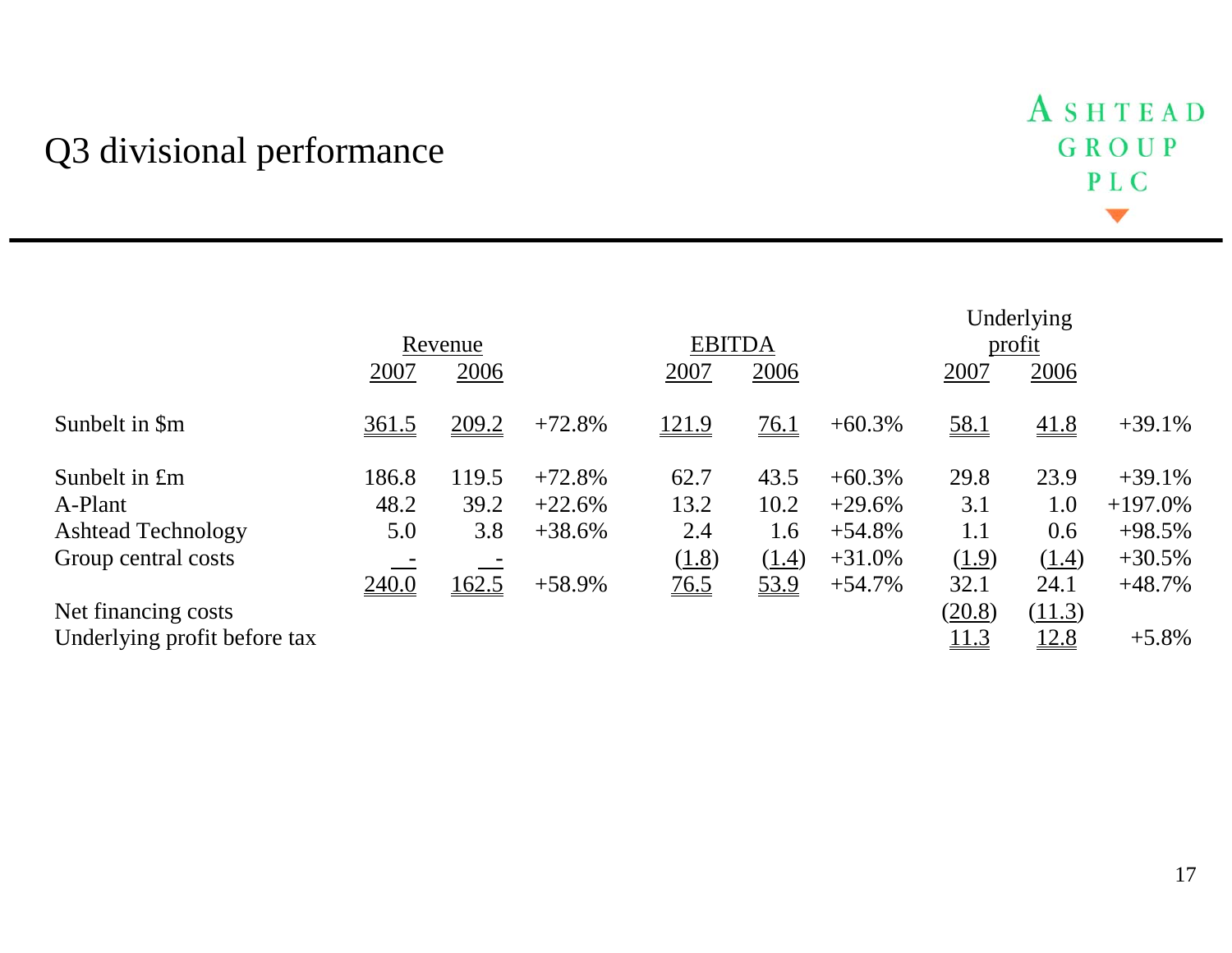### Nine months' divisional performance

|                              | Revenue |       |          |       | <b>EBITDA</b> |          | Underlying<br>profit |             |           |
|------------------------------|---------|-------|----------|-------|---------------|----------|----------------------|-------------|-----------|
|                              | 2007    | 2006  |          | 2007  | 2006          |          | 2007                 | 2006        |           |
| Sunbelt in \$m               | 958.5   | 616.0 | $+55.6%$ | 352.2 | 235.5         | $+49.6%$ | 193.3                | 137.8       | $+40.3%$  |
| Sunbelt in £m                | 506.3   | 345.6 | $+55.6%$ | 186.0 | 132.1         | $+49.6%$ | 102.1                | 77.3        | $+40.3%$  |
| A-Plant                      | 139.7   | 118.9 | $+17.5%$ | 43.2  | 36.9          | $+17.3%$ | 14.2                 | 9.6         | $+46.4%$  |
| <b>Ashtead Technology</b>    | 16.3    | 11.8  | $+42.1%$ | 8.0   | 5.7           | $+43.7%$ | 4.4                  | 2.9         | $+56.4%$  |
| Group central costs          |         |       |          | (5.8) | (4.4)         | $+33.8%$ | (5.9)                | (4.4)       | $+33.2%$  |
|                              | 662.3   | 476.3 | $+45.3%$ | 231.4 | 170.3         | $+42.5%$ | 114.8                | 85.4        | $+42.0\%$ |
| Net financing costs          |         |       |          |       |               |          | (49.1)               | (32.4)      |           |
| Underlying profit before tax |         |       |          |       |               |          | 65.7                 | <u>53.0</u> | $+31.6%$  |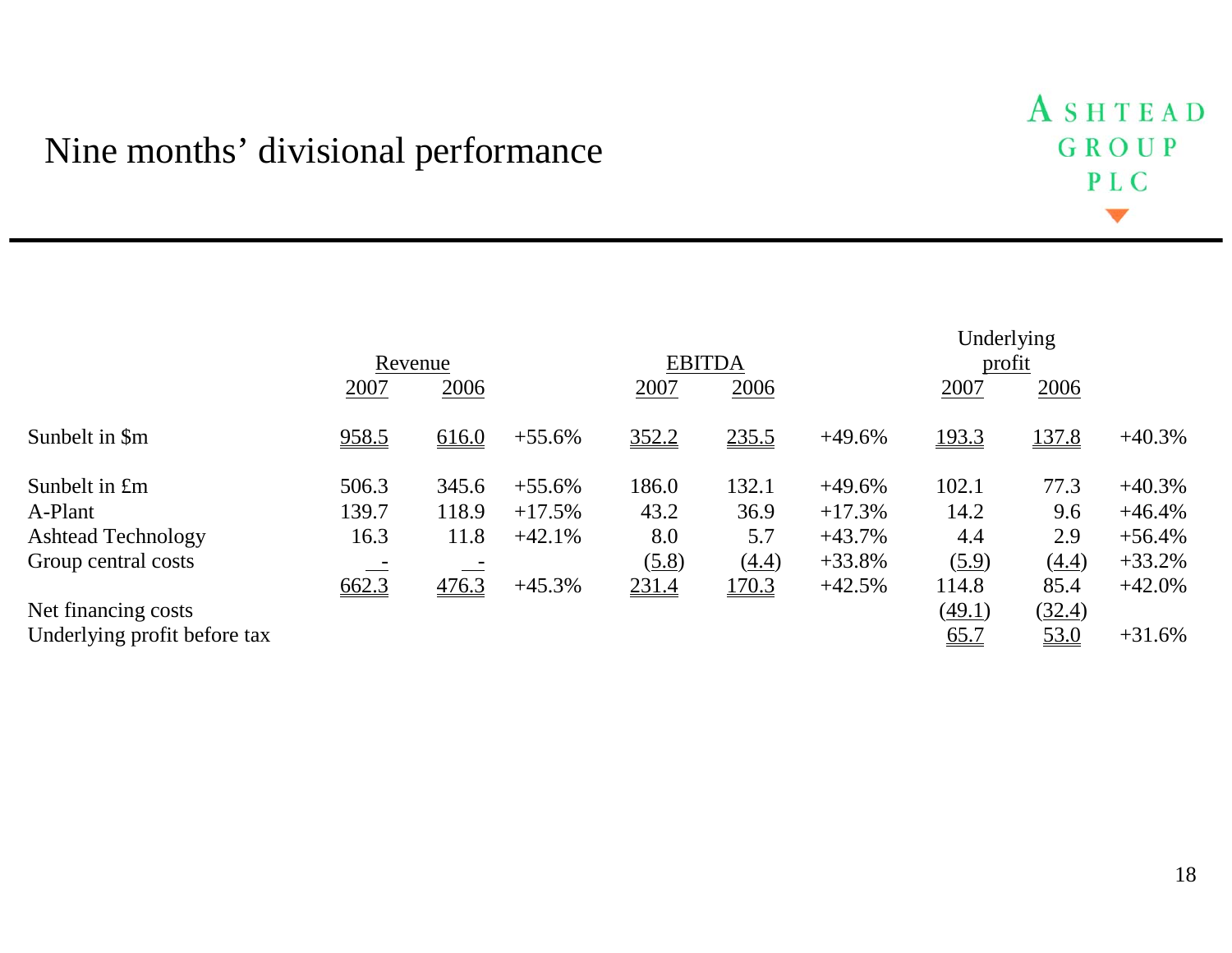|                                  |                |                  | 2005/6           |                  |                  | 2006/7           |                  |                  |                       |
|----------------------------------|----------------|------------------|------------------|------------------|------------------|------------------|------------------|------------------|-----------------------|
|                                  | Q <sub>1</sub> | Q <sub>2</sub>   | Q <sub>3</sub>   | Q4               | <b>FY</b>        | Q <sub>1</sub>   | Q2               | Q <sub>3</sub>   | <b>LTM</b>            |
|                                  | $\mathfrak{m}$ | $\mathbb{S}_{m}$ | $\mathbb{S}_{m}$ | $\mathbb{S}_{m}$ | $\mathbb{S}_{m}$ | $\mathbb{S}_{m}$ | $\mathbb{S}_{m}$ | $\mathbb{S}_{m}$ | $\mathfrak{m}$        |
| Revenue                          |                |                  |                  |                  |                  |                  |                  |                  |                       |
| Sunbelt (as previously reported) | 186.8          | 220.0            | 209.2            | 202.7            | 818.7            | 234.0            | 363.0            | 361.5            | 1,161.2               |
| <b>NationsRent</b>               | 150.6          | 166.2            | 144.5            | 144.5            | 605.8            | 171.3            | 59.4             | 0.0              | 375.2                 |
| Pro-forma combined               | 337.4          | 386.2            | 353.7            | 347.2            | 1,424.5          | 405.3            | 422.4            | 361.5            | 1,536.4               |
| Growth                           |                |                  |                  |                  |                  | 20.1%            | 9.4%             | 2.2%             | $\frac{7.9\%}{4.0\%}$ |
| <b>Operating profit</b>          |                |                  |                  |                  |                  |                  |                  |                  |                       |
| Sunbelt (as previously reported) | 38.4           | 57.6             | 41.8             | 37.7             | 175.5            | 57.1             | 78.1             | 58.1             | 231.0                 |
| <b>NationsRent</b>               | 11.4           | 14.8             | (7.3)            | (4.0)            | 14.9             | 10.7             | 8.5              | 0.0              | 15.2                  |
| Pro-forma combined               | 49.8           | 72.4             | 34.5             | 33.7             | 190.4            | 67.8             | 86.6             | 58.1             | 246.2                 |
| Growth                           |                |                  |                  |                  |                  | 36.1%            | 19.7%            | 68.5%            | 29.3%                 |
| Operating margins                | 14.8%          | 18.7%            | $9.8\%$          | $9.7\%$          | 13.4%            | $16.7\%$         | 20.5%            | 16.1%            | 16.0%                 |